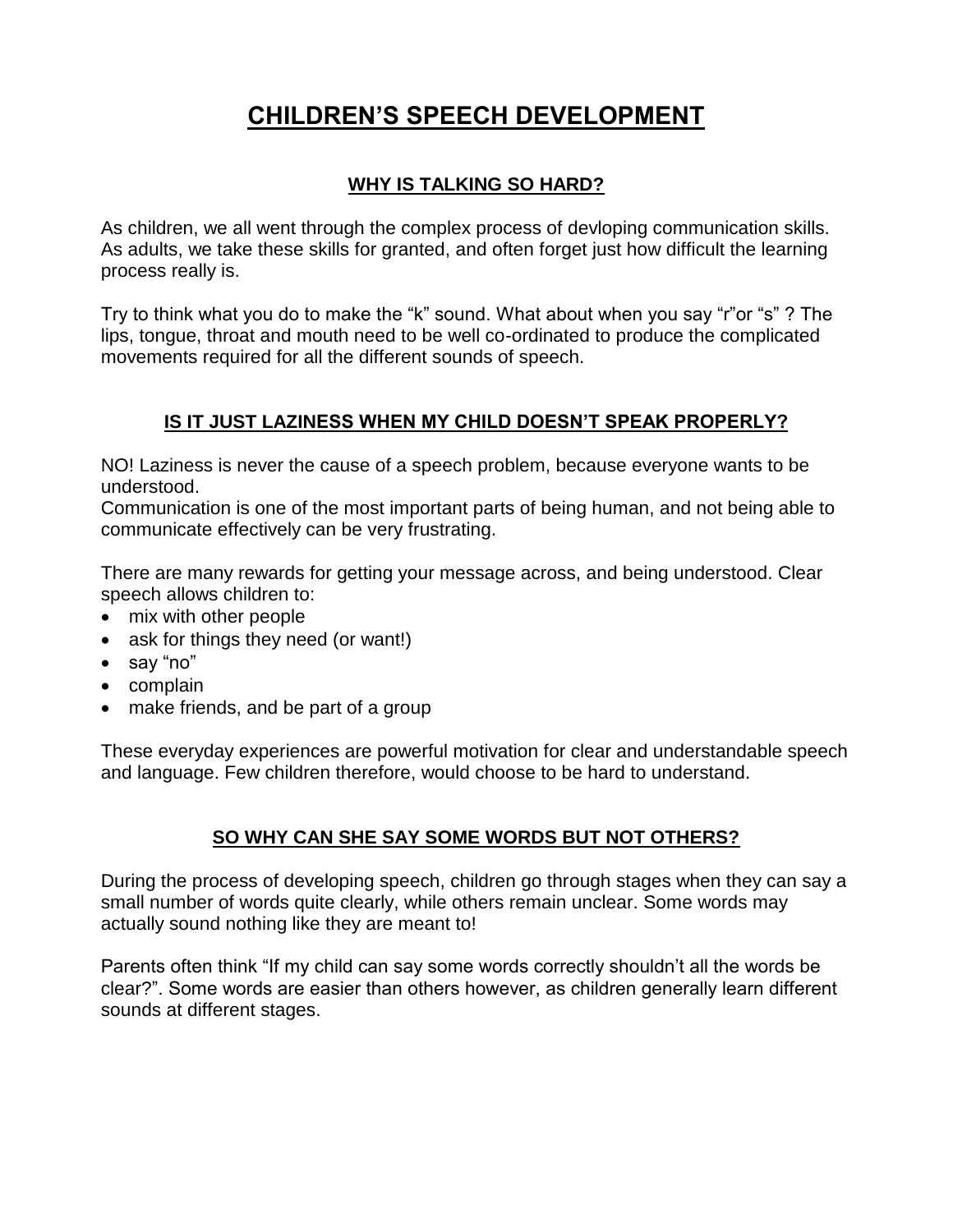#### **CHECKLIST**

| 75% of Australian children can say these sounds at these ages: |
|----------------------------------------------------------------|
|----------------------------------------------------------------|

| 3 years   | p b m w h t d n                     |
|-----------|-------------------------------------|
| 4 years   | f Ishykg                            |
| 5 years   | ch s z j                            |
| 6 years   | r v double sounds like "bl" or "fr" |
| 7-8 years | th                                  |

Sometimes children can say a sound by itself, but cannot remember to use it in their conversation. They may be able to say the sounds at the start of a word but not at the end. Often children may be able to say a word while copying you, but forget when you're not around to show them. This is all a normal part of learning speech.

#### **I WONDER IF THERE IS A PROBLEM?**

A good rule of thumb is that by three years, your child should be understandable 80-90% of the time.

Some other points that may indicate that your child is experiencing difficulty with his speech are:

- If other family members or friends have difficulty understanding
- If your child seems embarrassed or frustrated by not being able to get his message across
- If your child avoids speaking to others

### **WHAT CAN I DO TO HELP?**

Whether your child is going through normal speech and language development, or if there is a communication problem, it is important to be aware of self-esteem, and to be as supportive as possible.

- give your child time to talk
- wherever possible, give your full attention when your child is talking
- focus on what your child is saying, rather than on how it is being said
- be positive about all of your child's attempts at speech
- repeat words your child has difficulty saying, so she can hear the correct way to say it. Take care though, not to put her under pressure to say the word perfectly herself.

**If you are at all unsure about your child's speech development, see a Speech Pathologist - if there is a problem, the sooner you bring your child in for therapy, the more successful he is likely to be.**

\*\*\*\*\*\*\*\*\*\*\*\*\*\*\*\*\*\*\*\*\*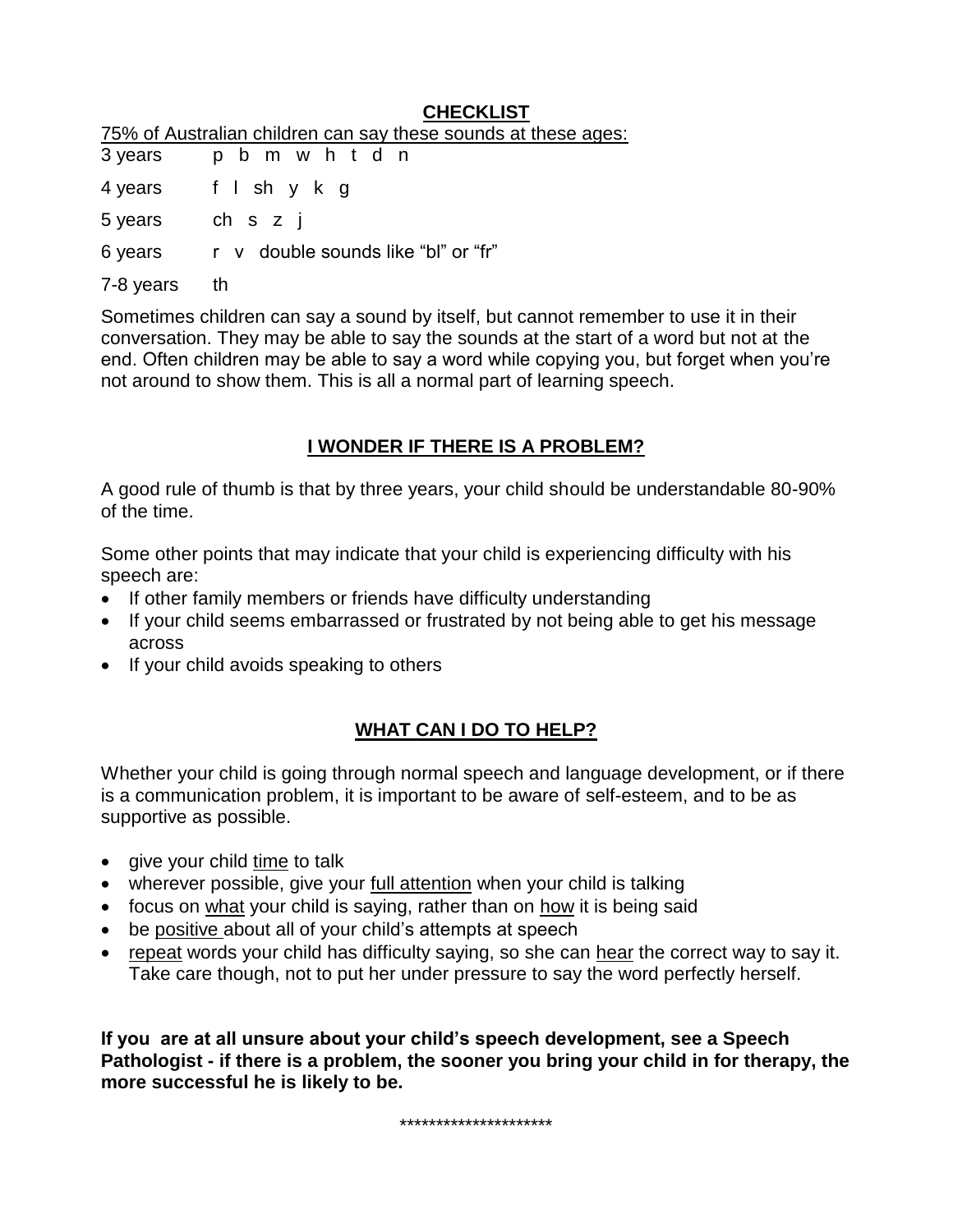# **EARLY LANGUAGE DEVELOPMENT**

## **How do children learn to talk?**

Learning to talk is a difficult process, and takes young children years to get to the point where they can engage in general conversation. The following checklist gives some idea of what young children are generally able to do, at what ages...

| <b>AGE</b>  | <b>LANGUAGE SKILLS</b>                                                                                                                                                                                     |
|-------------|------------------------------------------------------------------------------------------------------------------------------------------------------------------------------------------------------------|
| 6 months    | plays at making sounds or noises while alone or with others, and<br>$\bullet$<br>babbles to get attention                                                                                                  |
|             | vocalises eagerness, displeasure, while playing with toys                                                                                                                                                  |
| 12 months   | able to say "mum" and "dad", as well as one or two other words                                                                                                                                             |
| 18 months   | uses 10 - 20 "real" words, along with a great deal of "jargon" - made-<br>$\bullet$<br>up words are used as though they formed part of a real conversation<br>copies many words heard in conversation<br>٠ |
| 2 years     | starting to join 2-3 words together into a sentence<br>$\bullet$<br>vocabulary of approximately 200 words<br>$\bullet$                                                                                     |
|             | refers to self by own name<br>$\bullet$                                                                                                                                                                    |
| 2 1/2 years | rapid vocabulary expansion - can say 500+ words<br>$\bullet$<br>beginning to ask "what", "where" questions<br>$\bullet$                                                                                    |
|             | names at least one colour, sings simple songs, and enjoys nursery<br>٠<br>rhymes                                                                                                                           |
| 3 years     | starting to use more complex grammar, in sentences of 4 - 5 words<br>$\bullet$<br>can relate experiences that occurred 2-3 days ago<br>$\bullet$<br>can count to five                                      |
|             | can get his message across clearly, 80 - 90 % of the time<br>$\bullet$                                                                                                                                     |
| 4 years     | routinely converses in sentences, bosses and criticises others<br>$\bullet$<br>names body parts and four colours<br>$\bullet$                                                                              |
|             | uses past and future tenses, plurals, and other parts of language - in<br>$\bullet$<br>general, sentences are grammatically correct.                                                                       |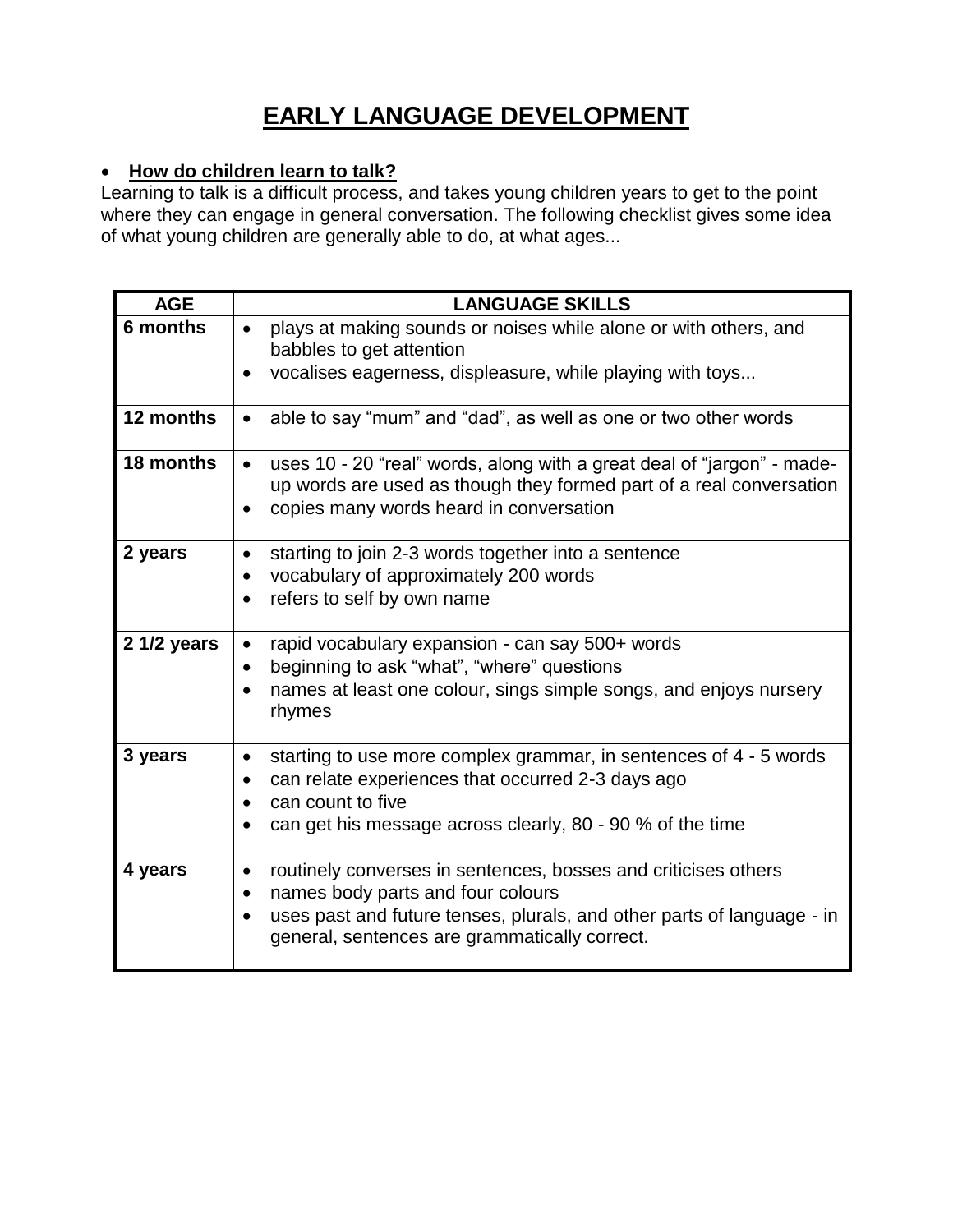## **He doesn't talk much, but he seems to understand everything I say...**

It is an established fact that children's *understanding* of language develops before their ability to *use* it does - children can follow simple directions such as "Give Matt the doll and the little ball" long before they could possibly give the same directions.

It is not uncommon for understanding of language to develop normally, while the ability to use language may be delayed. In some cases though, children's understanding of language may also be slow to develop.

### **Is my child slow to start talking? I wonder if there's a problem?**

*Referral to a Speech Pathologist, who can determine whether your child is experiencing significant difficulties learning to talk, should be made if:*

- \* you or your family members are at all concerned about your child's speech
- \* your child is frustrated by her difficulty in communicating
- \* your child, by:
	- 18 months: is not using a variety of single words
	- 2 years: is not using 2-word sentences
	- 3 years: is not regularly using sentences to communicate
	- 4 years: sentences are consistently immature or ungrammatical
- \* at any age, your child is having difficulty understanding what is said to him

## **Why is she slow to talk?**

*Children may be slow to develop spoken language for the following reasons:*

- \* a history of ear infections and mild hearing loss, preventing children from hearing the language they are supposed to be learning.
- \* there may be no *need* to talk
	- \* siblings anticipate what the child wants
	- \* the child gets what she wants by using actions, pointing, grunting etc...
- \* a lot of energy may be placed into developing excellent skills in other areas of learning (the child may be great at puzzles, building blocks, or climbing on gym equipment...), almost at the expense of language development.
- \* the muscles in the mouth may not be adequately developed to make speech sounds clearly
- \* general developmental delay
- \* sometimes there is simply *no* tangible reason!

# **What can we do to help?**

- Be positive about any attempts that your child makes at learning new words and sounds, and try not to pressure him to "perform"
- Encourage your child to *vocalise* to request things such as a "drink", a 'biscuit", or to get "up", rather than just pointing or gesturing
- Try to ask your child choice questions, rather than questions that require only a "yes" (nod) or "no" (shake) response
	- eg: "Would you like *milk* or *orange juice*?" rather than....... "Do you want a drink?"